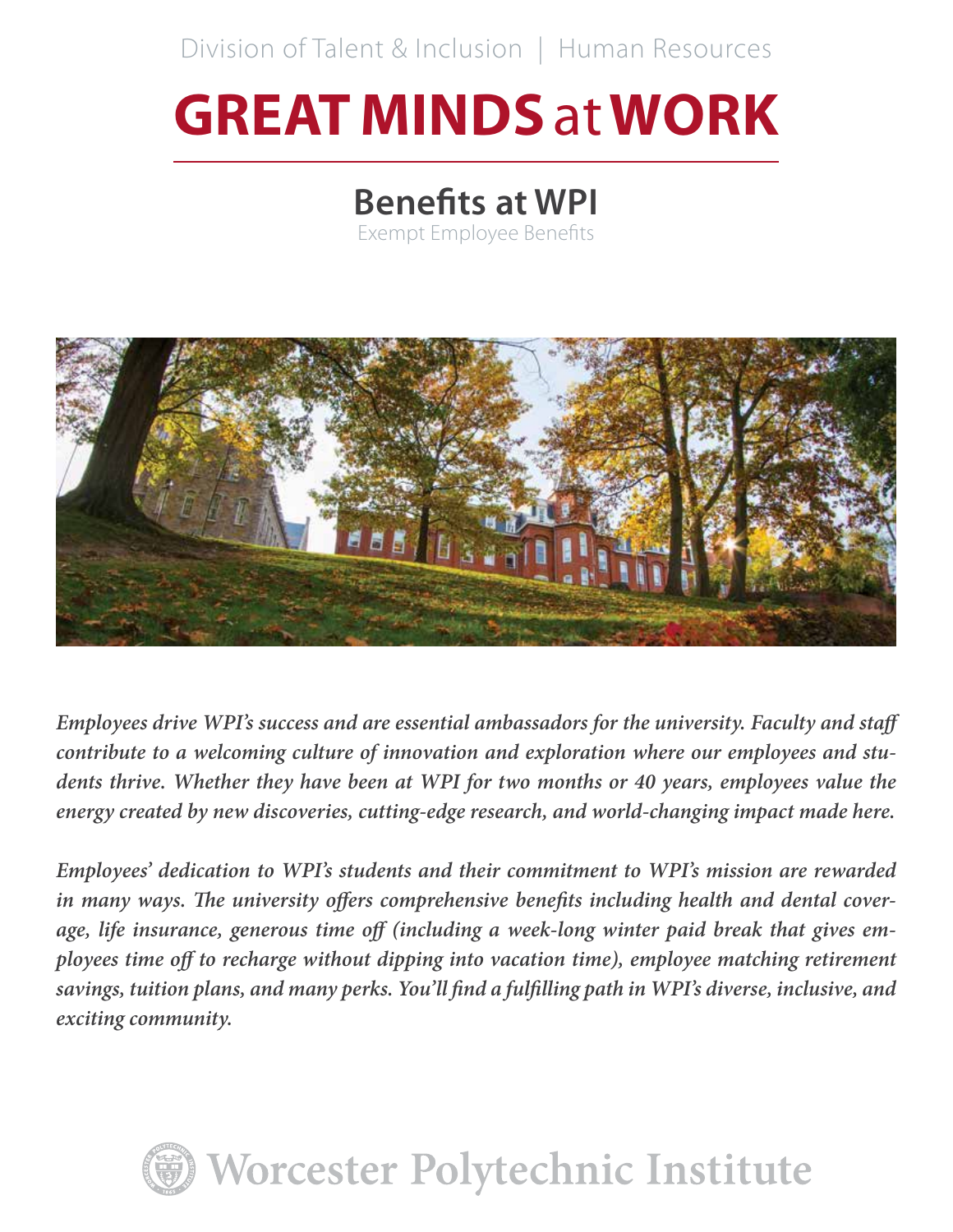# **HEALTH BENEFITS**

WPI offers employees access to extensive medical benefits, including four comprehensive health plans, two dental plans, and a vision plan with coverage effective on date of hire. Other health benefits include a pre-tax Health Spending Account with employer contribution. Benefits are extended for domestic partners and their dependent children.

WPI offers four Tufts Health Plan options:

- HMO \$1,000 Deductible
- High Deductible HMO
- PPO
- HMO 20B

# **FLEXIBLE SPENDING ACCOUNTS & HSA Account**

WPI offers Flexible Spending Accounts (FSAs), which allow employees to pay for eligible health and dependent care expenses with pre-tax dollars. You can set aside a maximum of \$2,750 per calendar year for the Medical Flexible Savings Account and \$5,000 per calendar year for the Dependent Care Reimbursement Account. In addition if an employee participates in the high deductible HMO through WPI they are eligible to participate in a Health Savings Account (HSA) allowing you to set aside pre-tax dollars for qualified medical expenses (annually \$7,200 for a family plan and \$3,600 for an individual plan), with a \$1,000 catch-up contribution if you are age 55 or older). The HSA is also eligible for an annual employer contribution of \$1,800 for an individual and \$4,000 for a family, to be paid on a quarterly basis and prorated based on hire date.

# **VACATION & TIME OFF**

#### **Vacation**

Employees receive 20 days of vacation annually. Time is accrued at the rate of 1/12 vacation time per month and can be used immediately.

#### **Leaves of Absence**

WPI offers employees up to 12 weeks of **Family Medical Leave** to care for their newborn child, their adopted child, a seriously ill family member, or themselves. This benefit is available to employees who have completed one or more years of continuous service. Additionally, WPI adheres to MA PFML requirements.

WPI offers other **paid absences** for jury duty, reserve training duty, bereavement leave, and other authorized absences.

## **HOLIDAYS**

WPI provides nine paid holidays, two floating holidays, and paid time off when the university is closed between Christmas and New Year's each year.

- New Year's Day
- Martin Luther King Day
- Patriots Day
- Memorial Day
- Independence Day
- Labor Day
- Thanksgiving Day
- Day after Thanksgiving
- Christmas Day

#### **> WELLNESS BENEFITS**

We recognize the importance of having healthy employees.

- WPI's state-of-the-art Sports & Recreation Center, highly ranked by The Princeton Review, is available at no cost to WPI employees. A small membership fee is charged for spouses.
- WPI also offers a discount with Worcester Fitness.
- WPI is a tobacco-free campus.
- Reimbursement up to \$150 annually through the Tufts fitness benefit.\*
- Lunchtime fitness offerings include yoga, cardio boot camp, barre, and more.
- Active wellness offerings including physical, financial, nutritional, and emotional wellness programs.

\*some restrictions apply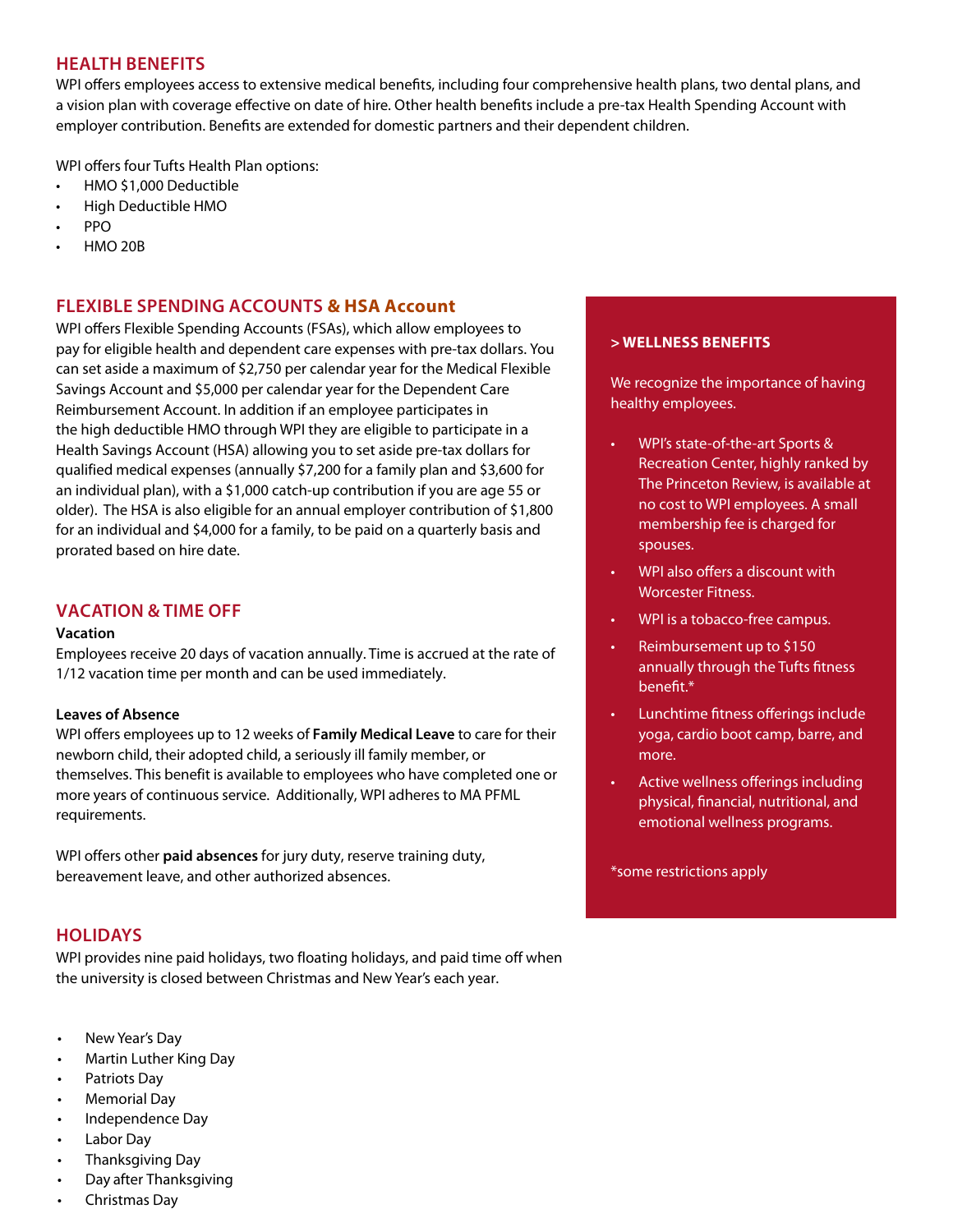# **SICK TIME**

#### **Extended Sick Time**

Employees receive unlimited sick days (up to six months) after the six-month introductory period, subject to review by a supervisor. Employees may use up to six sick days per year to care for immediate family.

# **FINANCIAL BENEFITS**

WPI offers employees two ways to save for retirement. Investments for both can be made directly with Fidelity or TIAA. Representatives from each company are on campus monthly and available for individual, private appointments for guidance with retirement and investments.

#### **403(b) Plan**

WPI offers immediate entry into the 403(b) plan designed to provide tax incentives for employees to save for their retirement. With the 403(b) plan, employees can reduce their current taxes by redirecting taxable income to a tax-sheltered retirement savings plan. This plan offers a traditional pre-tax option and also a Roth option.

#### **Retirement Plan**

In addition to participation in the 403(b) plan, employees are required to participate in WPI's employer contributory retirement plan on the first day of the month following completion of at least 12 months of continuous service, if they are in the eligible class of participants and work at least 1,000 hours per calendar year. Investment options are available through TIAA or Fidelity. Employees must contribute 5% of their base salary and WPI will contribute 8% match. For eligible exempt (salaried) employees, participation is mandatory after one year of service. Employees are vested 100% immediately with the employer contributions.

# **DISABILITY BENEFITS**

#### **Long-term Disability Policy**

WPI employees are eligible for coverage under our **Long-term Disability Policy** upon completion of the introductory period. If disabled for more than six months, employees will be covered under a policy that will pay 60% of their monthly salary—up to \$10,000 per month—and WPI pays the premium.

#### **Company-paid Survivor Benefits**

WPI recognizes that financial security is very important for employees and their families. WPI offers several ways to help employees provide for their financial future.

On date of hire, WPI provides **Basic Life Insurance** and **AD&D** that equals two times base annual earnings, up to a maximum of \$300,000. This coverage is provided at no cost to the employee.

#### **Employee-paid Survivor Benefits**

WPI employees may purchase **Supplemental Life Insurance** for themselves in increments of \$10,000 up to a maximum of \$300,000. Employees who do so may purchase **Dependent Life Insurance** for their eligible dependents. New employees may elect the following amounts of coverage without providing evidence of good health within 30 days of their hire date.

Employee: up to \$250,000 Spouse: up to \$20,000 Children: up to \$10,000